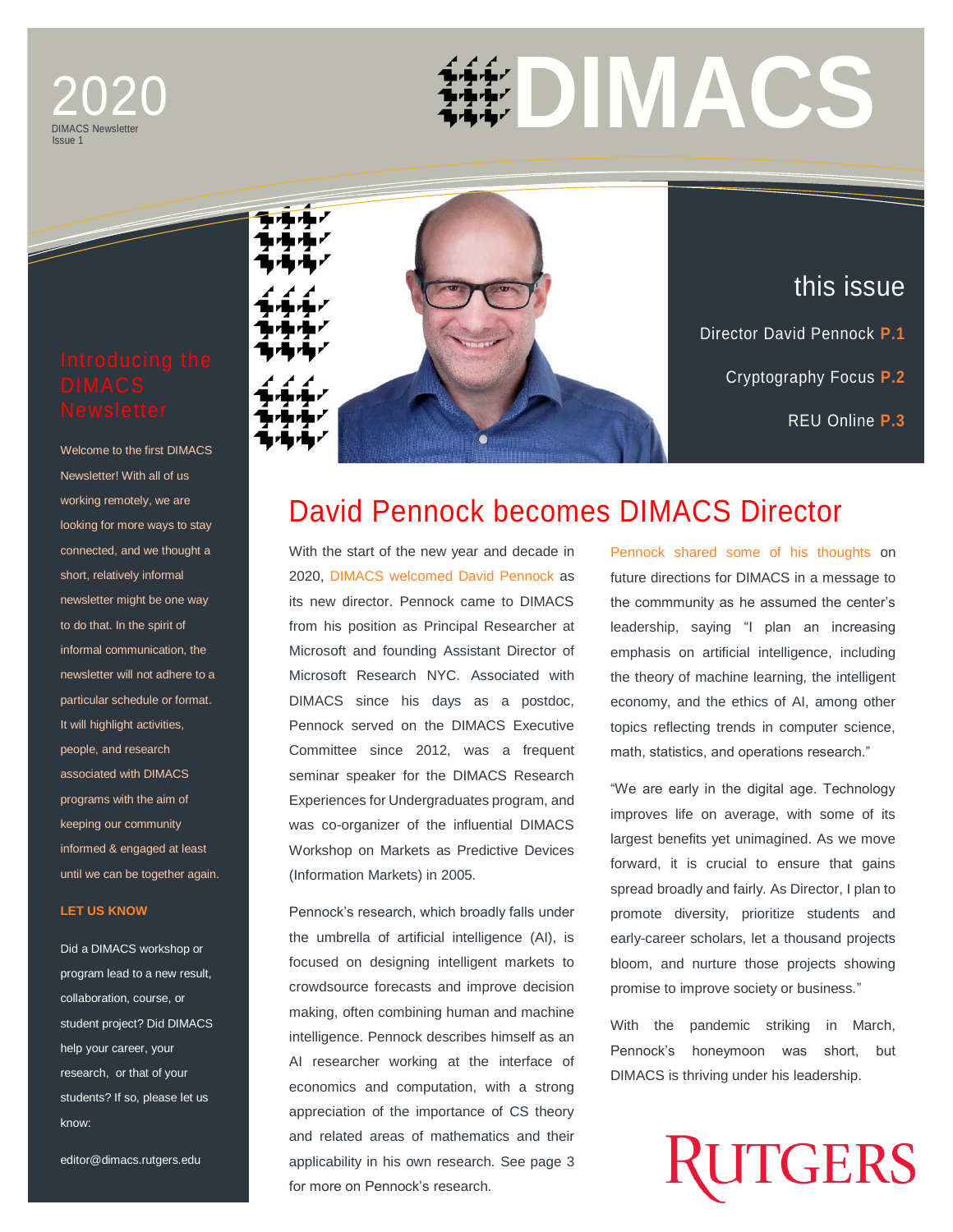[Muthu Venkitasubramaniam](https://www.cs.rochester.edu/u/muthuv/) (right), a computer science professor at the University of Rochester, visited Cornell Tech faculty members Rafael Pass and Elaine Shi in association with the Special Focus on Cryptography.

Research conducted during his visit led to publications on the roundcomplexity of designing zeroknowledge argument systems based on minimal assumptions and on new multi-party computation protocols that are secure against malicious adaptive corruption. The most recent outcome of the visit is work with Pass exploring the question of whether the averagecase hardness of problems in NP implies average-case hardness of search problems in NP that are *guaranteed to be true* (i.e. problems in TFNP). I[n a paper presented at](https://arxiv.org/abs/1906.10837)  [FOCS 2020,](https://arxiv.org/abs/1906.10837) they show that the answer is "yes". In so doing, they also demonstrate that the answer is "yes" to at least one of the following two fundamental open problems in complexity theory:

- 1. Does a hard-on-average language in NP imply the existence of one-way functions (i.e. functions that are easy to compute but hard to invert)?
- 2. Does a hard-on-average language in NP imply a hard problem in complexity class TFNP (i.e. the class of total NP search problems)?



Earlier this year, the DIMACS Special Focus on Cryptography said goodbye to its final visitor, concluding both the special focus and the larger DIMACS/Simons Collaboration in Cryptography that contained it. Funded by the National Science Foundation (NSF) as a research coordination network (RCN), the DIMACS/Simons Collaboration was the first formal partnership between DIMACS and the Simons Institute for the Theory of Computing.

The Collaboration in Cryptography was devoted to advancing both the foundations and applications of cryptography through activities held at both DIMACS and the Simons Institute. The Collaboration began with an intensive program on cryptography at the Simons Institute during the summer in 2015, and it continued with a multi-year Special Focus on Cryptography at DIMACS. The Simons program involved 96 long-term visitors to the Simons Institute, nearly half of whom received some form of support from the RCN project. The DIMACS special focus began in the fall of 2015 to sustain collaborations begun during the Simons program and expand them to include more people and more topics. The Special Focus sponsored 10 events involving roughly 900 participants, and it hosted 11 visitors. It also sponsored NYC CryptoDay, which marked its tenth anniversary this year.

## Special Focus on Cryptography

The [special focus ended](http://dimacs.rutgers.edu/news_archive/rcn-crypto)  [this year, and we look back](http://dimacs.rutgers.edu/news_archive/rcn-crypto)  [with a brief recap of](http://dimacs.rutgers.edu/news_archive/rcn-crypto) the [2015-2020 program.](http://dimacs.rutgers.edu/news_archive/rcn-crypto)

In the spirit of research coordination, events of the DIMACS special focus reflect coordination with the Columbia Data Science Institute, two SaTC frontier projects—the Center for Encrypted Functionalities led by UCLA and the Modular Approach to Cloud Security project led by Boston University—and association with the Crypto Conference in 2018 and 2019, which began holding affiliated events in 2018.

Participants in RCN activities conducted at both the Simons Institute and DIMACS reported a trove of new results that now appear in over 150 papers. These results include foundational advances in the study of interactive proofs for verifying the correctness of computations delegated to the cloud; progress in understanding the roundcomplexity of non-malleable cryptography to efficiently enable strong security guarantees in distributed settings; breakthroughs in constructing efficient secure multi-party computation protocols under discrete-log assumptions to break the so-called circuit-size barrier; and exciting progress on simplifying and weakening the objects and assumptions that imply indistinguishability obfuscation (IO) toward the goal of basing the existence of IO on well-studied assumptions. Many of these results enable simpler, more efficient, and ultimately, more practical cryptographic systems.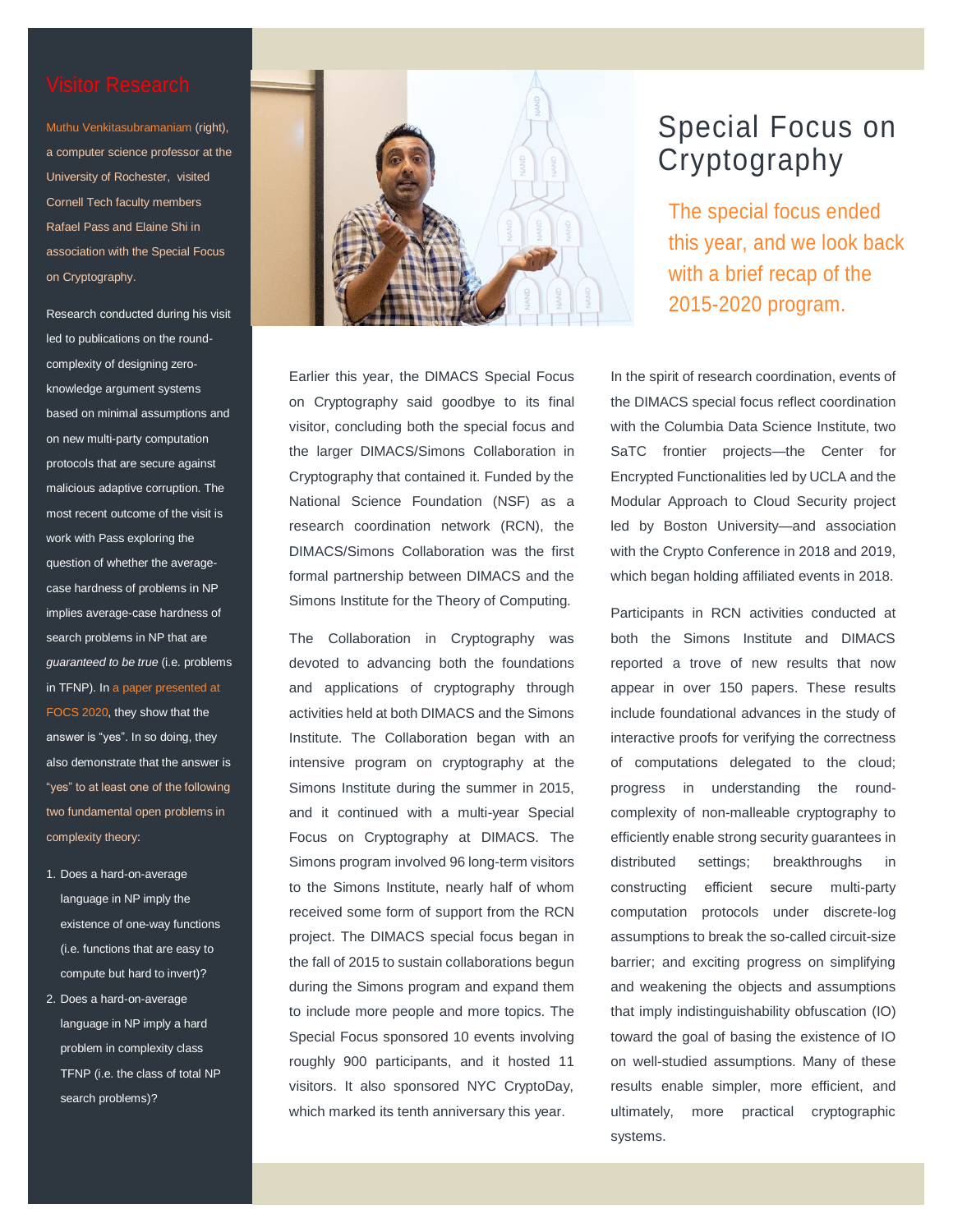

# The 2020 REU program runs online

With 60 students participating, the 2020 REU program was our largest ever. It was also the first to be held entirely online.

In a typical year, the [DIMACS](http://reu.dimacs.rutgers.edu/)  [REU program](http://reu.dimacs.rutgers.edu/) brings students participating in several different research programs together at DIMACS in the summer. This combined program includes an NSF-funded REU site, as well as additional students associated with DIMACS projects, projects of DIMACS-affiliated faculty, and programs run by DIMACS partner institutions, such as

Charles University in the Czech Republic and the Mathematics Department at Rutgers. In all, we host 35-40 students at DIMACS.

The 2020 program reaped some direct benefits from being online. First, with no travel or housing costs we were able to support more students. Without being tethered to a specific location, we were able to add mentors from outside Rutgers, invite seminar speakers from around the world, and enable students participating in the Barnard College Computer Science Summer Research

program to join DIMACS REU acitvities. From a research perspective, communication between students and mentors may have been more frequent and more focused.

That said, the "secret sauce" of the DIMACS REU stems from the comraderie of students being together—sharing ideas, learning from each other, and just having fun. This community is hard to replicate online. As we plan for 2021 and beyond, we look forward to welcoming students back to DIMACS.

## Workshop on Co-Development of CS & Law

### **[Held online November 10-12, 2020.](http://dimacs.rutgers.edu/events/details?eID=1740)**

With the prevalence of technology in our daily lives, the interface of computer science and law is becoming an important area of interdisciplinary exploration. Many problems are simultaneously problems in law and problems in computer science, and they would benefit from jointly developed solutions. These include digital intellectual property protection, online content moderation versus rights to free speech, access to encrypted data for surveillance, and fair and ethical use of algorithms.

The workshop identified analogies between the two disciplines, as well as challenges that divide them, as it took a step toward building shared understanding, methodology, and vocabulary to improve communication and catalyze research across the two disciplines. Videos of workshop are available on YouTube. An in-person follow-on workshop is in planning for late 2021 or early 2022.



Dave [Pennock was](http://dimacs.rutgers.edu/news_archive/time)  [recipient of two test of time](http://dimacs.rutgers.edu/news_archive/time)  [awards earlier this year.](http://dimacs.rutgers.edu/news_archive/time)  [Both awards are for work](http://dimacs.rutgers.edu/news_archive/time)  [done in the early to mid-](http://dimacs.rutgers.edu/news_archive/time)[2000's that helped to](http://dimacs.rutgers.edu/news_archive/time)  [shape today's online](http://dimacs.rutgers.edu/news_archive/time)  [search experience.](http://dimacs.rutgers.edu/news_archive/time)

Together with Kushal Dave and Steve Lawrence, he received the 2020 Seoul Test of Time Award for the paper, "Mining the Peanut Gallery: Opinion Extraction and Semantic Classification of Product Reviews." This paper, first presented at the World Wide Web Conference in 2003, recognized the value of distilling online product reviews into simple classifications accessible to consumers. It has become foundational research in opinion mining on the web.

With Juan Feng and Hemant Bhargava, he received the INFORMS Journal on Computing Test of Time Award for the paper, "Implementing Sponsored Search in Web Search Engines: Computational Evaluation of Alternative Mechanisms," which appeared in the journal in 2007. Coming at a time when the community puzzled over how free search engines like Google could make money, it was pioneering in its study of mechanisms for the allocation of ads by search engine providers.